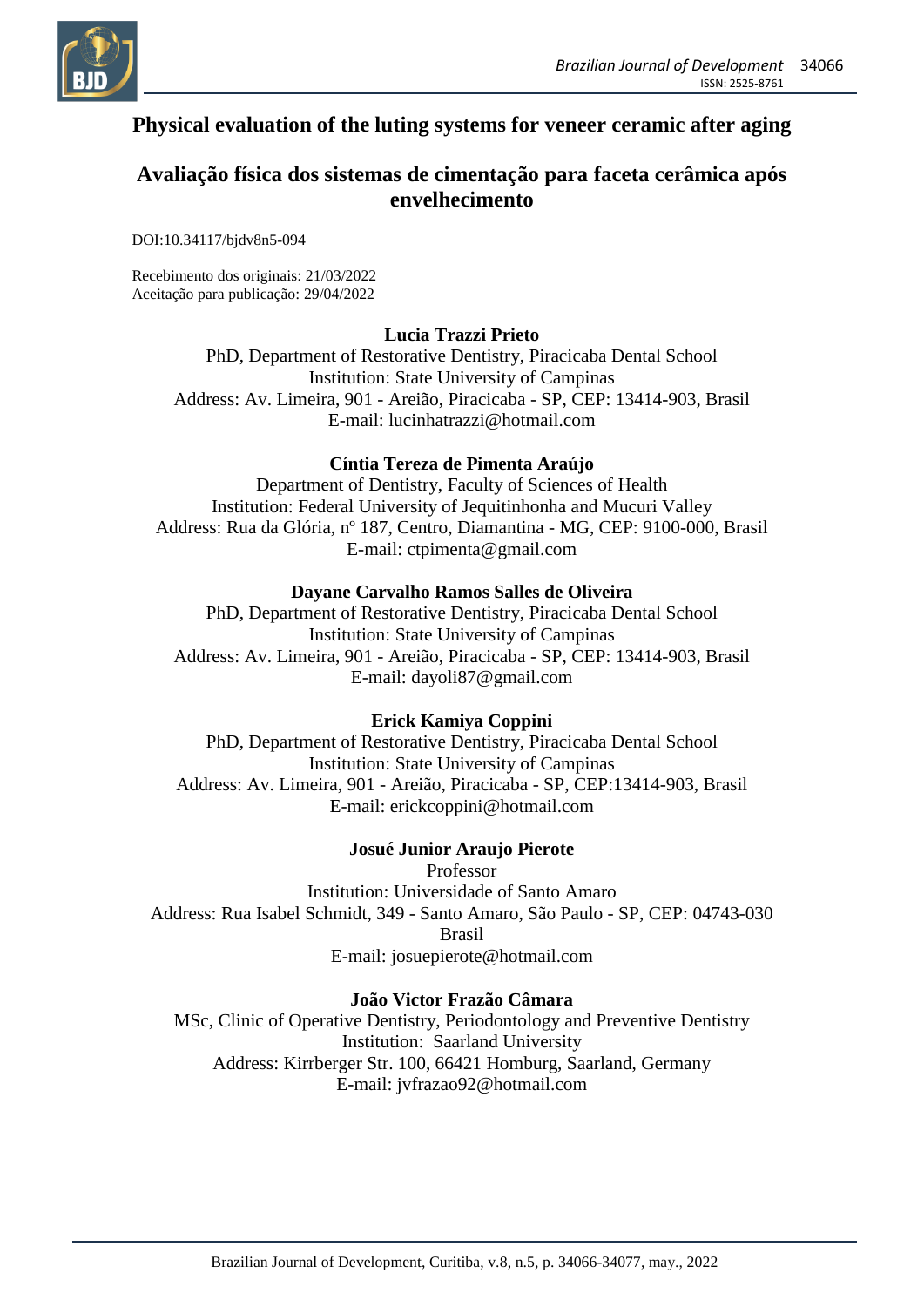

# **Gisele Damiana da Silveira Pereira**

Associate Professor, Departament of Dental Clinic, School of Dentistry Institution: Federal University of Rio de Janeiro Address: Rua Professor Rodolpho Paulo Rocco, 325, Cidade Universitária, Rio de Janeiro – RJ, CEP: 21941-617, Brasil E-mail: giseledamiana@yahoo.com

### **Isabel Ferreira Barbosa**

PhD, Department of Restorative Dentistry, Piracicaba Dental School Institution: State University of Campinas Address: Av. Limeira, 901, Areião, Piracicaba - SP, CEP:13414-903, Brasil E-mail: barbosa.isabelferreira@gmail.com

### **Justine Monteiro Monnerat Tinoco**

Adjunct Professor, Department of Dental Clinic, School of Dentistry Institution: Federal University of Rio de Janeiro Address: Rua Professor Rodolpho Paulo Rocco, 325, Cidade Universitária, Rio de Janeiro – RJ, CEP:21941-617, Brasil E-mail: justinemonnerat@yahoo.com.br

#### **Renato Feres de Carvalho Vianna**

MSc, Department of Dental Clinic, School of Dentistry Institution: Federal University of Rio de Janeiro Address: Rua Professor Rodolpho Paulo Rocco, 325, Cidade Universitária, Rio de Janeiro – RJ, CEP: 21941-617, Brasil E-mail: rfcv@hotmail.com

#### **Hana Fried**

PhD, Department of Dental Clinic, School of Dentistry Institution: Federal University of Rio de Janeiro Address: Rua Professor Rodolpho Paulo Rocco, 325, Cidade Universitária, Rio de Janeiro – RJ, CEP: 21941-617, Brasil E-mail: hf1000@gmail.com

#### **Carlos Tadeu Santos Dias**

Titular Professor, Department of Statistical Mathematics, Luiz de Queiroz Higher School of Agriculture Institution: University of São Paulo Address: Av. Pádua Dias, 235 - Agronomia, Piracicaba - SP, CEP: 13418-900, Brasil E-mail: ctsdias@usp.br

#### **Luis Alexandre Maffei Sartini Paulillo**

Titular Professor, Department of Restorative Dentistry, Piracicaba Dental School Institution: State University of Campinas Address: Av. Limeira, 901, Areião, Piracicaba - SP, CEP:13414-903, Brasil E-mail: paulillo@fop.unicamp.br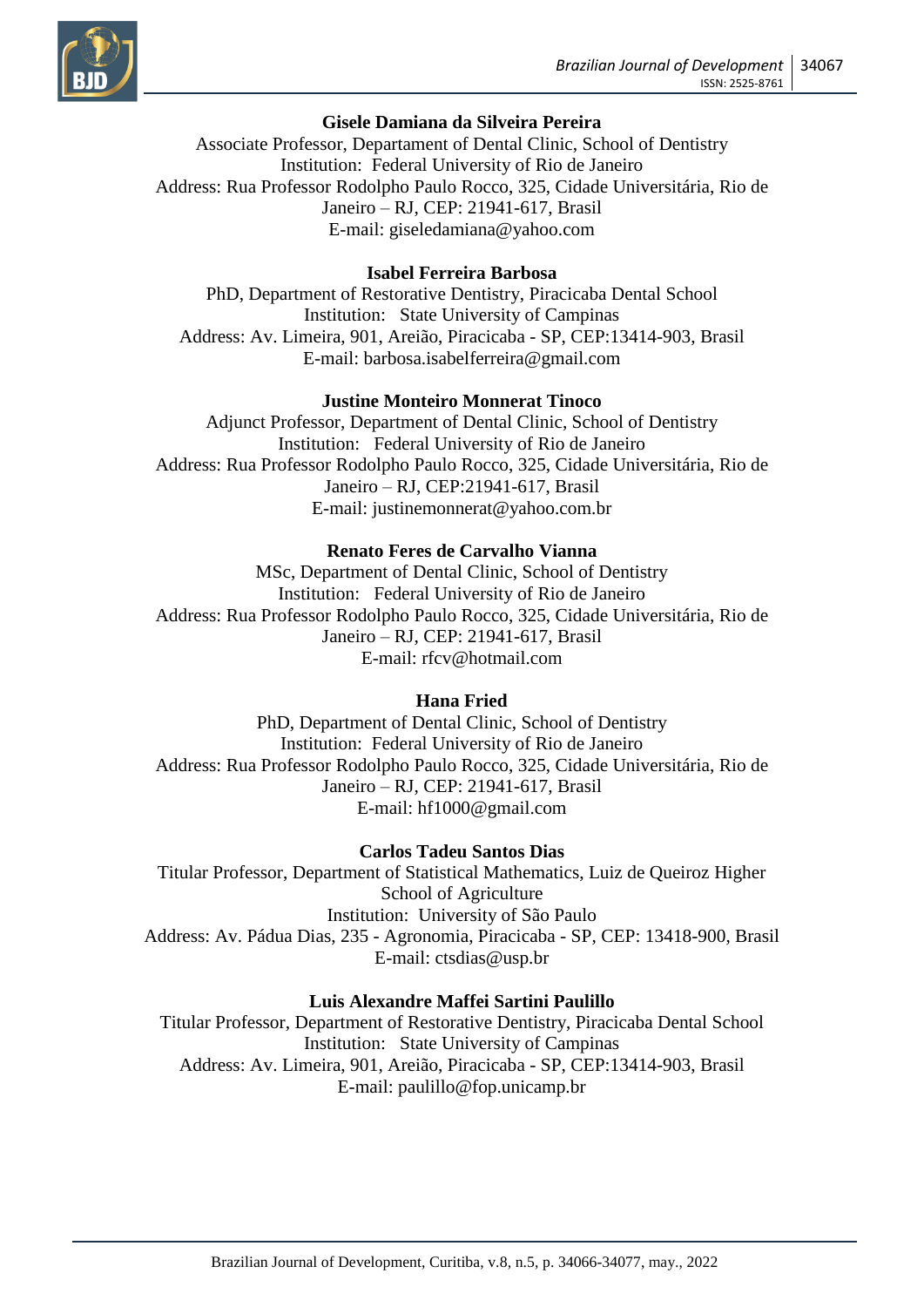

### **João Victor Frazão Câmara**

Clinic of Operative Dentistry, Periodontology and Preventive Dentistry Institution: Saarland University Address: Kirrberger Str. 100, 66421 Homburg, Saarland, Germany E-mail: [jvfrazao92@hotmail.com](mailto:jvfrazao92@hotmail.com) / \*Corresponding author

### **ABSTRACT**

The aim of this *in vitro* study was evaluated the amount of color change and degree of conversion of the luting systems for ceramic veneer cementation. Forty-eight human incisors were randomly divided into six groups (n=8) according to the bonding procedure: RelyX Veneer/Single Bond 2; RelyX ARC/Single Bond 2; Filtek Z350 XT Flowable /Single Bond 2; Variolink Veneer/Tetric N-Bond; Variolink II/Tetric N-Bond; Tetric N-Flow/Tetric N-Bond. Ceramic veneers (IPS Empress Esthetic) were cemented using the different bonding procedures. Color differences of the ceramic surface after cementation and 300 h( $150kJ/m<sup>2</sup>$ ) of UV aging test, were examined with a colorimeter. Fourier transform infrared spectroscopy (FT-IR) was used to evaluate the degree of conversion for each luting system. Data were analyzed with one-way ANOVA and Tukey's test  $(\alpha=0.05)$ . All the luting systems demonstrated significant changes in color stability. The ΔE of the systems ranged from 6,11 to 9,33. Tetric N-Flow and RelyX Veneer showed the highest degree of conversion, while lowest values were found for RelyX ARC. All luting systems demonstrated clinically unacceptable ( $\Delta E \geq 3.3$ ) color changes. Despite to the dual cure of the RelyX ARC luting cement, it showed the lowest degree of conversion values, while Tetric N-Flow and RelyX Veneer presented the highest and similar degree of conversion.

**Keywords**: color, dental veneers, aging, resin cements.

### **RESUMO**

O objetivo deste estudo *in vitro* foi avaliar a quantidade de mudança de cor e o grau de conversão dos sistemas de cimentação para a cimentação de facetas de cerâmica. Quarenta e oito incisivos humanos foram divididos aleatoriamente em seis grupos (n  $=$ 8), de acordo com o procedimento de ligação: RelyX Veneer / Single Bond 2; RelyX ARC / ligação simples 2; Filtek Z350 XT Bond / escoamento simples 2; Folheado Variolink / N-Bond Tetric; Ligação N Variolink II / Tetric; N-Flow Tétrico / N-Bond Tétrico. As facetas de cerâmica (IPS Empress Esthetic) foram cimentadas usando os diferentes procedimentos de colagem. As diferenças de cor da superfície cerâmica após cimentação e 300 h (150kJ / m2) do teste de envelhecimento por UV foram examinadas com um colorímetro. A espectroscopia no infravermelho por transformada de Fourier (FT-IR) foi usada para avaliar o grau de conversão de cada sistema de cimentação. Os dados foram analisados com ANOVA one-way e teste de Tukey ( $\alpha = 0.05$ ). Todos os sistemas de cintagem demonstraram mudanças significativas na estabilidade da cor. A ΔE dos sistemas variou de 6,11 a 9,33. O N-Flow Tetric e o RelyX Veneer apresentaram o maior grau de conversão, enquanto os menores valores foram encontrados para o RelyX ARC. Todos os sistemas de cimentação demonstraram alterações de cor clinicamente inaceitáveis (ΔE≥3,3). Apesar da cura dupla do cimento de cimentação, RelyX ARC apresentou os menores valores de conversão, enquanto o Tetric N-Flow e o RelyX Veneer apresentaram os maiores e similares graus de conversão.

**Palavras-chave:** cor, facetas dentárias, envelhecimento, cimentos resinosos.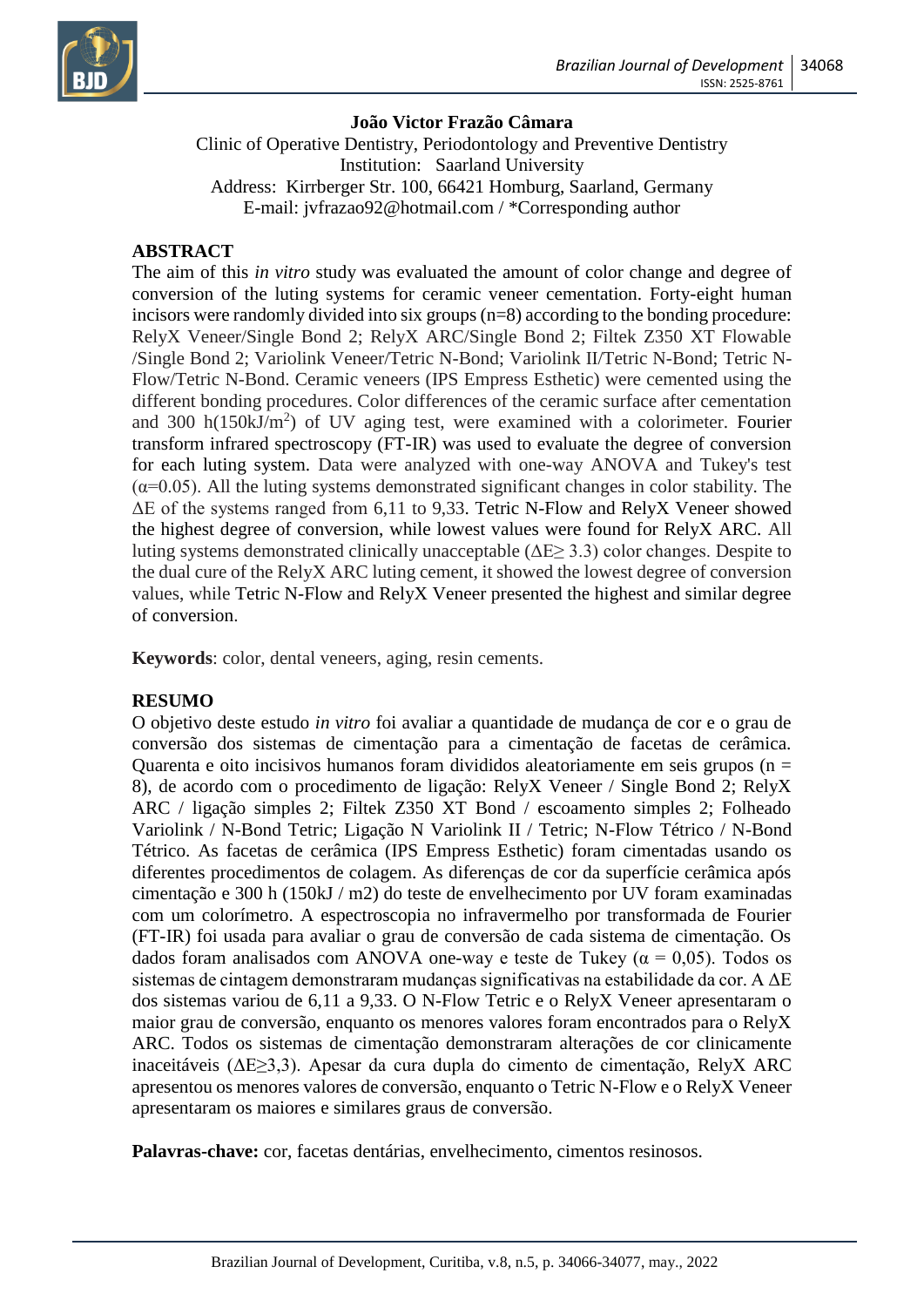

### **1 INTRODUCTION**

With the development of the adhesive dentistry, resin luting strategies have been widely used to bond indirect restorations to tooth structur. However, the color stability of these materials can be influenced by a variety of extrinsic and intrinsic factors<sup>1,2</sup>. The extrinsic factors correspond to the absorption of stain from exogenous sources related to hygiene habits, smoking and food<sup>3</sup>. While the intrinsic factors involve alterations in the percentage of remaining C=C bonds, composition of resin matrix and type of photoinitator system<sup>4</sup>.

Camphorquinone is the most commonly used photoinitiator in restorative dentistry. Even when it is used in small amounts, it significantly influences the material's color<sup>5</sup>. Other very important components of photoinitiator systems are the tertiary amines, which can be aromatic or aliphatic, and so-called synergists or accelerators<sup>5</sup>. All amines are known to form products during photoreaction, which tend to cause yellow to red/brown discolorations under the influence of light or heat<sup>6</sup>. Because of this color change of the luting systems can become visible, affecting the esthetic appearance of final indirect restorations<sup>7</sup>.

There are three options for luting ceramic veneers: the dual-cured cements that associate some of the desirable characteristics of light- and chemical-cured resin cements<sup>8</sup> as longer working time and effective polymerization<sup>9</sup>, however, because it contain aromatic tertiary amine in its composition, which can compromise the color stability of indirect restorations over clinical life<sup>9</sup>. Light-cured resin cements have advantages in their color stability and working time<sup>9</sup>, but less effective polymerization as a disadvantage. An alternative material to replace these luting materials is the flowable resin composite<sup>10</sup> that showed the benefits of lower cost despite to the disadvantage of lower range of colors $^{10}$ .

Thus, the objective of the study is evaluated the amount of color change and degree of conversion of the luting systems for ceramic veneer cementation after accelerated aging.

### **2 MATERIALS AND METHODS**

### *Ethics committee*

The study was submitted and approved by the review board of Ethics at Piracicaba Dental School- University of Campinas, under the protocol number 078/2012.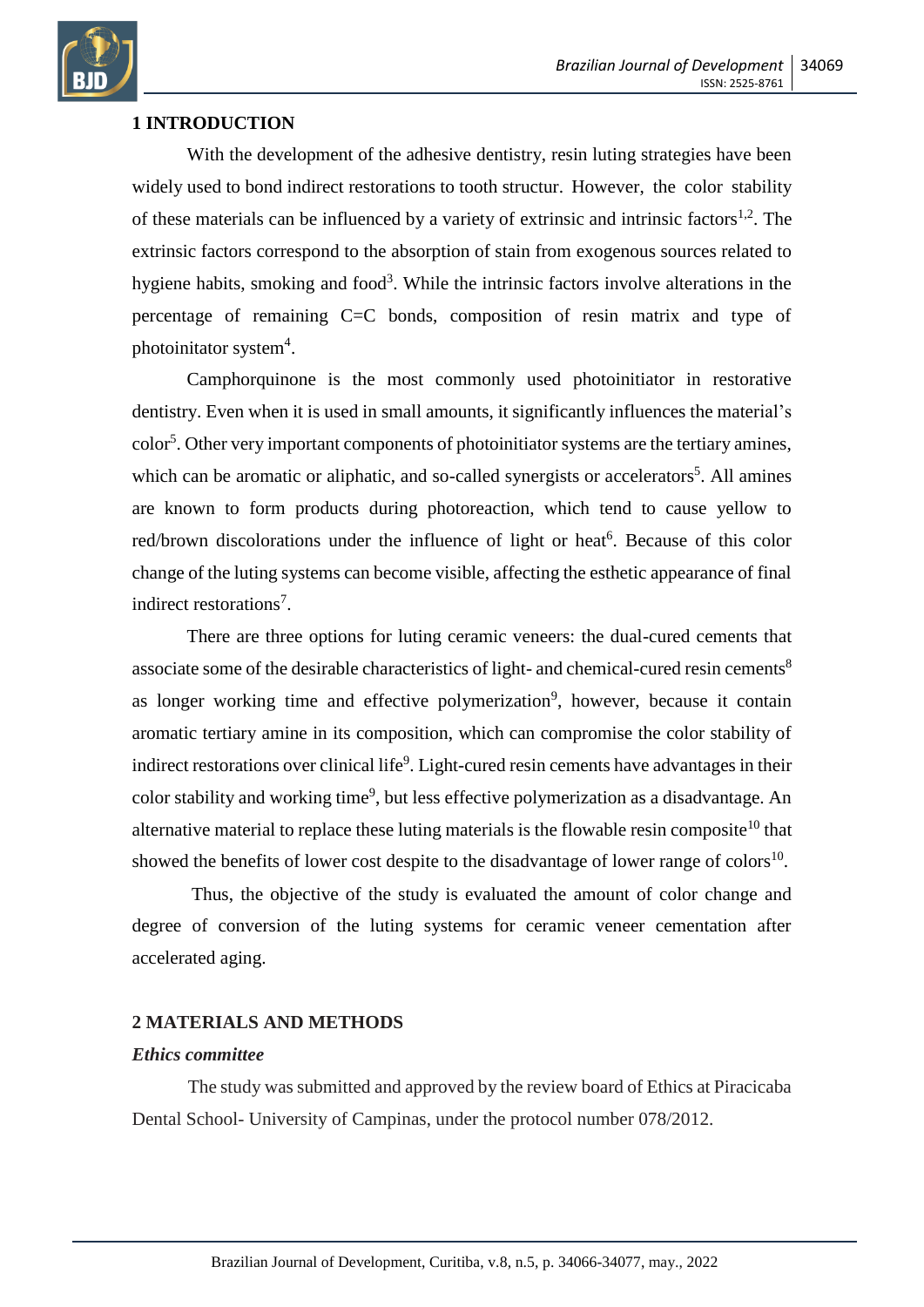

### *Sample preparation and experimental groups*

Freshly extracted human incisors (n=48) were cleaned and stored in 0.2% thymol solution at 37°C. 0.6-mm-deep walls were prepared on the labial enamel surfaces of the teeth with a high-speed handpiece and around diamond bur #2135 (KG Sorensen) under water cooling. The diamond bur was discarded after 5 preparations. Ceramics veneers were fabricated with 0.6 mm thickness using IPS Empress Esthetic (Ivoclair Vivadent, Schaan, Liechtenstein) according to the manufacturer's recommendations. On each ceramic veneer, the area designated for contact with the luting system was prepared with 10% hydrofluoric acid gel (FGM Dental Materials, Joinville, SC, Brazil) in gel, applied for 20 seconds, then rinsed with water and gently dried with air. After, the specimens were silanized with a monocomponent silane (RelyX Ceramic Primer- 3M ESPE, St. Paul, MN, USA) for 1 min. The teeth were divided into six experimental groups (n=8) according to the different luting systems: (SB/RVE) Single Bond 2/RelyX Veneer (3M ESPE); (SB/ARC) Single Bond 2/RelyX ARC (3M ESPE); (SB/FFL) Single Bond 2/Filtek Z350 XT Flowable (3M ESPE); (TB/VVE) Tetric N-Bond/Variolink Veneer (Ivoclar-Vivadent); (TB/VAR) Tetric N-Bond/Variolink II (Ivoclar-Vivadent); (TB/TFL) Tetric N-Bond/Tetric N-Flow (Ivoclar-Vivadent).

The prepared teeth were acid-etched with 37% phosphoric acid (Scotchbond Etchant, 3M ESPE) for 15 seconds. The tooth surface were washed and gently dried in preparation for application of the adhesive system. The luting systems were manipulated according to the manufacturer's specifications (Table 1). The ceramic veneers were luted with one of the luting systems and light-cured directly on the ceramic using visible light Demetron LC (sds Kerr, Middleton, USA) for 40 seconds. All the test specimens were stored in isolated receptacles at 37°C under high-humidity and kept in the absence of light for 24 hours until they were submitted to color analysis.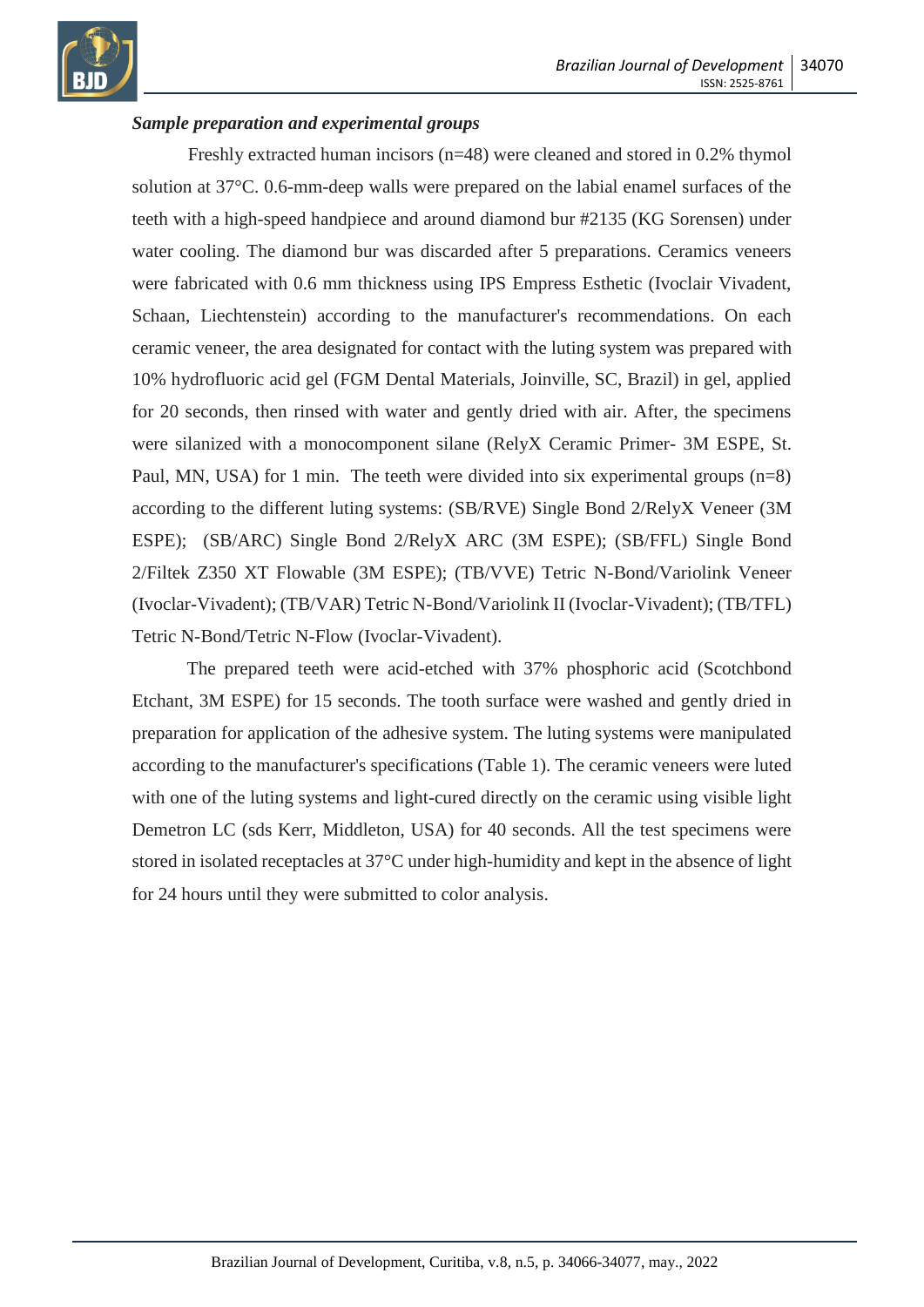![](_page_5_Picture_1.jpeg)

| <b>Luting Systems</b>  | <b>Procedures for cementing</b>                                     |  |  |  |
|------------------------|---------------------------------------------------------------------|--|--|--|
| <b>Single Bond 2/</b>  | 1-Acid etching of enamel with 35% phosphoric acid (15s) and         |  |  |  |
| <b>RelyX</b> Veneer    | washing with distilled water for 15s.                               |  |  |  |
| (SB/RVE)               | 2-Application of two consecutives layer of adhesive system on       |  |  |  |
|                        | enamel; 3-Mild air stream                                           |  |  |  |
|                        | 4-Resin cement application in ceramic surface and enamel; 5-Light   |  |  |  |
|                        | curing for 40 s.                                                    |  |  |  |
| <b>Single Bond 2/</b>  | 1-Acid etching of enamel with 35% phosphoric acid (15s) and         |  |  |  |
| <b>RelyX ARC</b>       | washing with distilled water for 15s.                               |  |  |  |
| (SB/ARC)               | 2-Application of two consecutives layer of adhesive system on       |  |  |  |
|                        | enamel; 3-Mild air stream                                           |  |  |  |
|                        | 4-Mix of the resin cement (10s); 5- Cement application in ceramic   |  |  |  |
|                        | surface and enamel; 6-Light curing for 40 s.                        |  |  |  |
| <b>Single Bond 2/</b>  | 1-Acid etching of enamel with 35% phosphoric acid (15s) and         |  |  |  |
| <b>Filtek flowable</b> | washing with distilled water for 15s.                               |  |  |  |
| (SB/FFL)               | 2-Application of two consecutives layer of adhesive system on       |  |  |  |
|                        | enamel; 3-Mild air stream; 4-Application of the flowable composite; |  |  |  |
|                        | 5-Light curing for 40 s.                                            |  |  |  |
| Tetric N-Bond/         | 1-Acid etching of enamel with 35% phosphoric acid (15s) and         |  |  |  |
| <b>Variolink</b>       | washing with distilled water for 15s.                               |  |  |  |
| Veneer(TB/VVE)         | 2-Application of two consecutives layer of adhesive system on       |  |  |  |
|                        | enamel, mild air stream                                             |  |  |  |
|                        | 3-Resin cement application in ceramic surface and enamel; 4-Light   |  |  |  |
|                        | curing for 40 s.                                                    |  |  |  |
| Tetric N-Bond/         | 1-Acid etching of enamel with 35% phosphoric acid (15s) and         |  |  |  |
| <b>Variolink II</b>    | washing with distilled water for 15s.                               |  |  |  |
| (TB/VAR)               | 2-Application of two consecutives layer of adhesive system on       |  |  |  |
|                        | enamel, mild air stream;                                            |  |  |  |
|                        | 3-Mix of the resin cement pastes (base+catalyst for 15s); 4- Resin  |  |  |  |
|                        | cement application in ceramic surface and enamel; 5-Light curing    |  |  |  |
|                        | for $40$ s.                                                         |  |  |  |

Table 1: Procedures for cementing systems adhesion

#### *Color measurement*

CIEL\*a\*b\* co-ordinates  $(L^*, a^*, b^*)$  (CIE, 2004) were recorded for specimen pre- and immediately post-aged by means of a spectrophotometer (Easyshade, VITA Zahnfabrik, BadSackingen, Germany) with a D65 illuminant. A white ( $L^* = 92.38$ ,  $a^* =$ 0.48,  $b^* = 2.89$ ) ceramic tile was used as background for the color analysis. Differences in each inherent color parameter were determined as  $\Delta L^*$ ,  $\Delta a^*$ , and  $\Delta b^*$  subtracting each pre- and immediately post-aged co-ordinate parameter values<sup>11</sup>. Color stability was evaluated by color variation ( $\Delta E$ ) using the formula:  $\Delta E = [(L_f - L_i)^2 + (a_f - a_i)^2 + (b_f (b_i)^2$ <sup>0.5</sup>. Values of  $\Delta E$  values below 3,7 were considered clinically acceptable<sup>12</sup>.

### *Accelerated artificial aging*

The specimens were submitted to accelerated artificial aging (AAA) using an UV-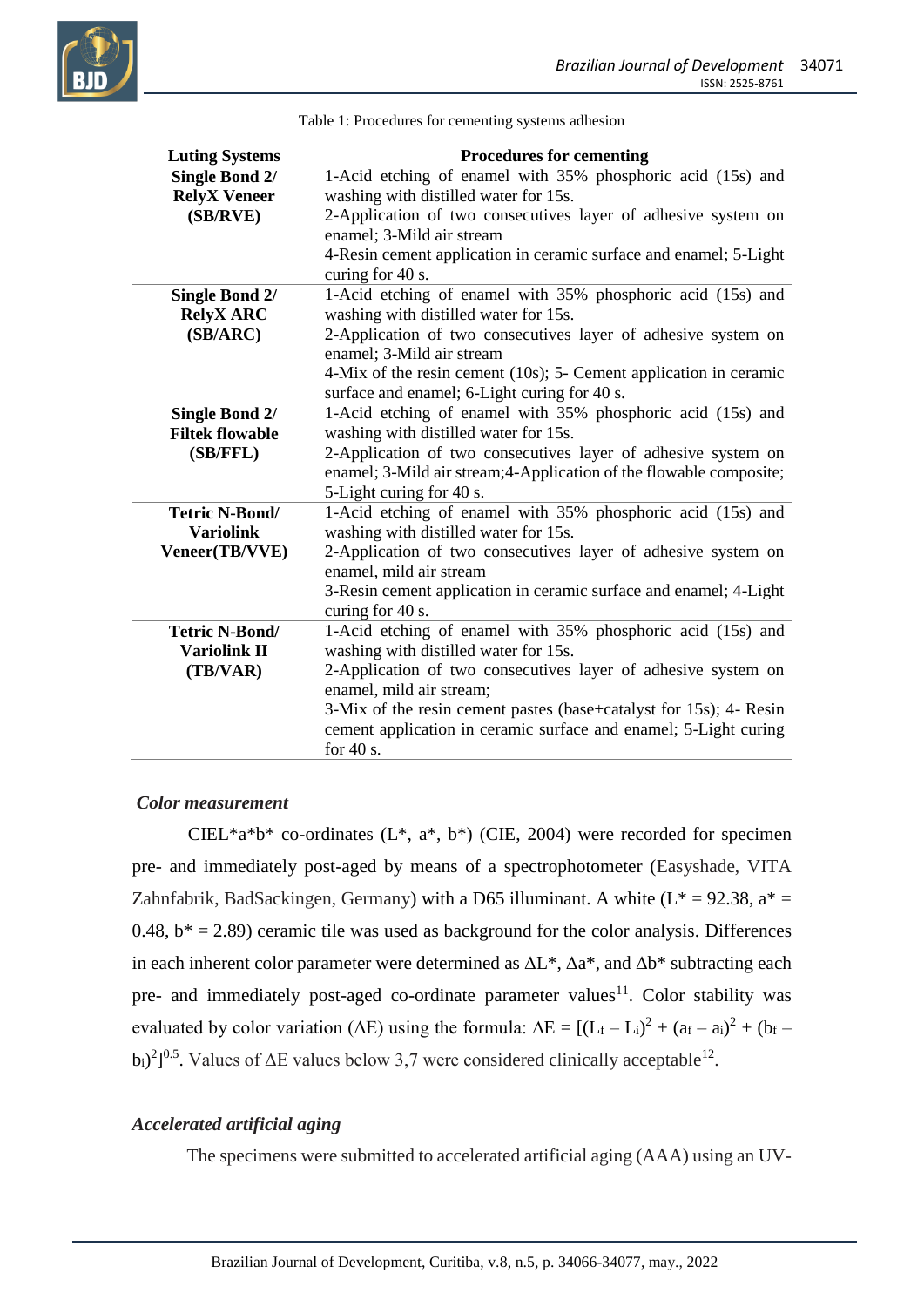![](_page_6_Picture_0.jpeg)

accelerated aging chamber (EQUV, Equilam Ind Com Ltda, São Paulo, SP, Brazil). The standardized conditions of AAA consisted of 4h of exposure to UV-B light at  $50^{\circ}$ C and 4 h of water storage at 50°C for a period of 300h, which corresponded to six months of clinical use $^{13}$ .

# *Degree of conversion*

The degree of conversion (DC) was determined using a FT-IR spectrometer (Spectrum 100, Perkin-Elmer Corp, Norwalk, CT, USA). The uncured resin cement was placed between two disks and the spectrum were recorded with 32 scans at a resolution of 4cm<sup>-1</sup> in the 1590 a 1660cm<sup>-1</sup> band. After the IR spectral scan, the material was cured between the transparent disks for 40 seconds with a Demetron LC (SDS Kerr, Middleton, USA).

Remaining unconverted double bonds were calculated using the standard method for monitoring the change in the ratio of aliphatic C=C absorption at  $1638 \text{cm}^{-1}$  to aromatic carbon-carbon absorption at 1608cm-1 between cured and uncured specimens according to the following equation:  $DC = 100 \times [1 - (C/U)]$ , where C and U are reasons of intensity between aliphatic and aromatic C=C absorptions, after and before the polymerization, respectively. Thus, the percentage of carbonic double linking that did not react during the polymerization reaction is determined. The DC is determined by the subtraction of the residual percentage of aliphatic  $C = C$  from 100%.

# *Statistics analysis*

Statistical analysis was performed using one-way ANOVA and Tukey's test to both tests. In the present study,  $\alpha$ =0.05 was considered as the level of significance.

# **3 RESULTS**

The results of ANOVA showed no significant differences for color stability among the tested luting systems  $(p=0.4494)$ . Table 2 shows the Tukey's test for color stability values. All the luting systems demonstrated significant changes in color stability.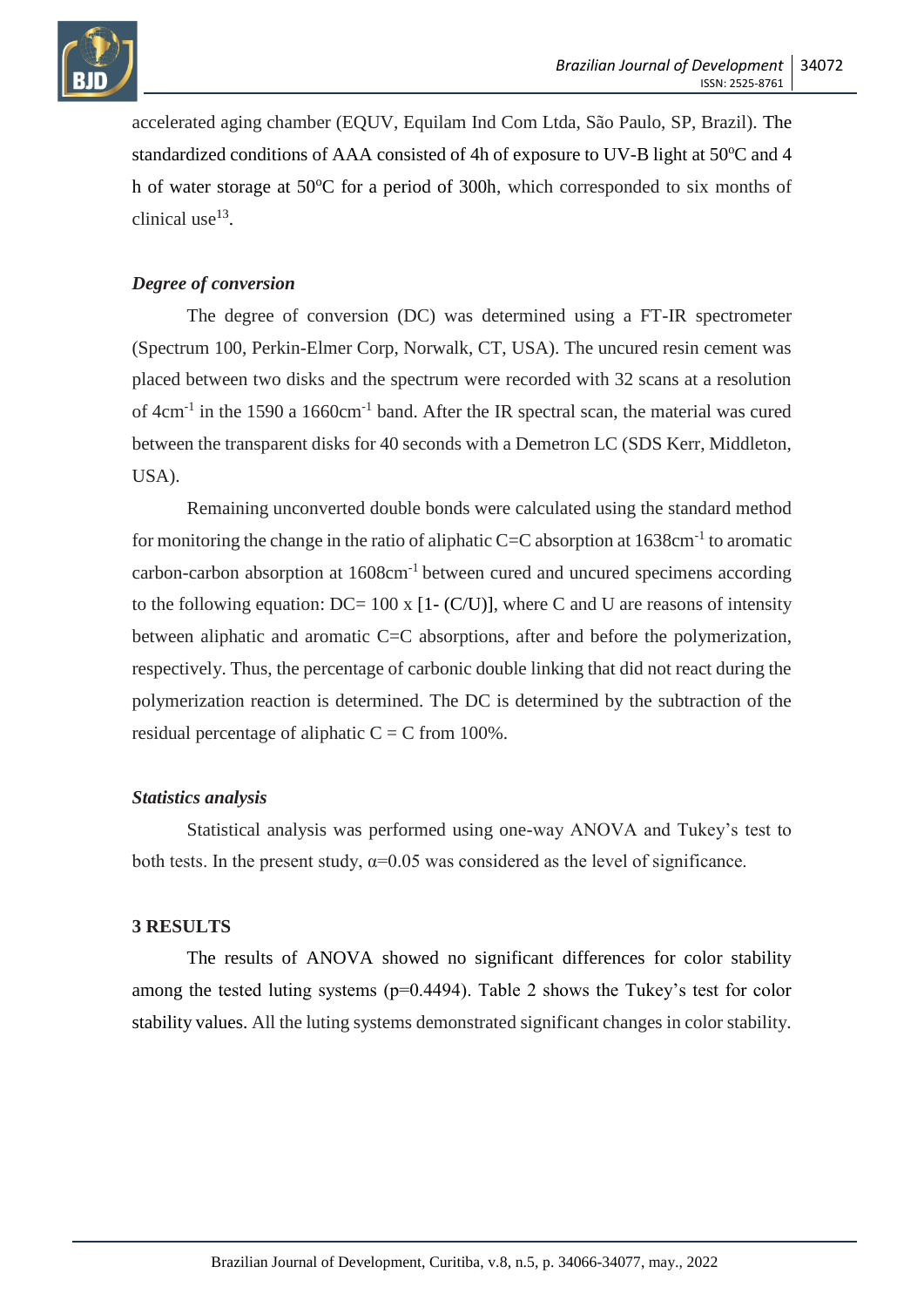![](_page_7_Picture_0.jpeg)

|                |   | Table 2: Mean values of the color stability $(\Delta E)$ of the materials evaluated. |       |
|----------------|---|--------------------------------------------------------------------------------------|-------|
| Luting         |   | Means (SD)                                                                           | Tukey |
| <b>Systems</b> |   |                                                                                      |       |
| <b>TB/VVE</b>  | 8 | 9.338 (3.504)                                                                        | a     |
| SB/ARC         | Ω | 8.313 (3.622)                                                                        | a     |
| <b>TB/TFL</b>  | 8 | 7.875(2.763)                                                                         | а     |
| TB/VAR         | 8 | 7.438 (2.644)                                                                        | a     |
| SB/RVE         |   | 6.863(3.052)                                                                         | a     |
| <b>SB/FFL</b>  |   | 6.113 (3.779)                                                                        |       |

Data transformation was performed before the analysis of variance test. ANOVA showed significant statistically differences among the materials tested. Table 3 shows the Tukey's test for degree of conversion (%). Tetric N-Flow and RelyX Veneer showed the highest degree of conversion, while lowest values were found for RelyX ARC.

| Table 3: Values of the Degree of conversion (DC) of the materials evaluated. |    |                 |       |  |  |
|------------------------------------------------------------------------------|----|-----------------|-------|--|--|
| Luting Systems                                                               |    | Means $(SD)$    | Tukey |  |  |
| TTFL                                                                         | 10 | 0.02053(0.0003) | а     |  |  |
| VVE.                                                                         | 10 | 0.02040(0.0005) |       |  |  |
| <b>FFL</b>                                                                   | 10 | 0.01937(0.0008) |       |  |  |
| <b>RVE</b>                                                                   | 10 | 0.01853(0.0006) | c     |  |  |
| <b>VAR</b>                                                                   | 10 | 0.01667(0.0003) |       |  |  |
| ARC                                                                          | .0 | 0.01234(0.0006) | e     |  |  |
|                                                                              |    |                 |       |  |  |

Table 3: Values of the Degree of conversion (DC) of the materials evaluated.

Means followed by different letters represent significantly different.

# **4 DISCUSSION**

The study showed discoloration of the materials after accelerated aging in a weathering machine, the color changes in luting systems induced by UV irradiation have been related to chemical alterations in the activators, initiator systems, and the resin cement itself. Degradation of residual amine and oxidation of residual unreacted carboncarbon double bonds also result in the change of  $color<sup>14</sup>$ . In addition, the monomers contained in the resin matrix may influence in the staining<sup>14</sup>. The presence of UDMA can contribute to a reduction in the amount of TEGDMA, which is the monomer that release higher quantities of monomers into aqueous environments<sup>15</sup>, added to this is the monomer responsible for higher rates of water sorption in resin-based materials due to its hydrophilic ether linkages<sup>16</sup>. Therefore, materials that replace part of TEGDMA for UDMA may have less color change<sup>12</sup>. Compared with BIS-GMA, UDMA appears to be less susceptible to staining<sup>17</sup>.

As reported, RelyX ARC and RelyX Veneer contains BIS-GMA and TEGDMA, Variolink II is composed of BIS-GMA, TEGDMA and urethane dimethacrylate,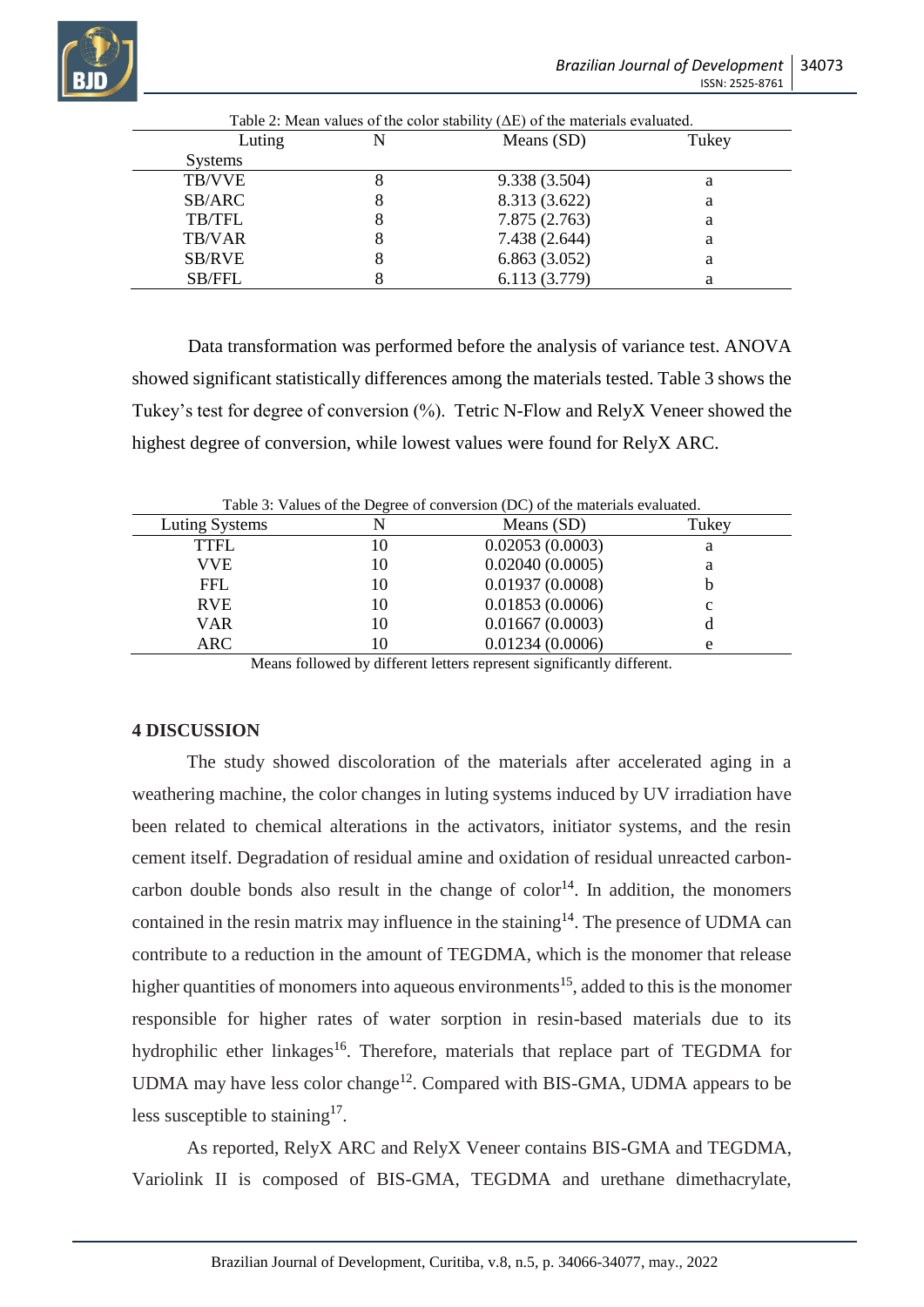![](_page_8_Picture_1.jpeg)

Variolink Veneer contains UDMA and decamethylene dimethacrylate, Tetric N-Flow contains BIS-GMA and TEGDMA and Filtek Z350 Flow is basically composed of BIS-GMA, TEGDMA and BIS-EMA. The results showed that the monomers contained in the resin matrix might not influence in the staining. All the materials tested showed clinically visible color changes, the  $\Delta E$  values ranging between 6,11 to 9,33 greater than 3,3 were considerable clinically perceptible, based on the previous reported $^{12}$ .

Another possible explication is after the accelerated aging procedures, that combining UV light exposure with cycles of humidity and light can cause oxidation of the amine, which is necessary for initiating the polymerization process. The similar results of all materials tested although different results were expected are the formulation. As dual-cured resin cement, the base paste of Variolink II and RelyX ARC contains both aliphatic and aromatic tertiary amines, and the catalyst paste contains benzoyl peroxide. The light-cured resin Variolink Veneer and RelyX Veneer were made of base paste only, while the dual cured resins were prepared by mixing base and catalyst, so that the aromatic tertiary amine remained intact in the light-cured materials<sup>17</sup>. The inclusion of two kinds of amine in both materials can explain why the ΔE of the different groups did not significantly differ in the current study.

Previous investigations have shown that light-polymerizing resin, Variolink Veneer and RelyX Veneers, claims to be amine reduced, thus, it is expected to be more color stable. However, its ΔE was in the range of others cements. The light-cured resin cements should receive enough light energy to polymerize sufficiently<sup>18</sup>, the efficiency of this polymerization can also influence discoloration, because it determines the amount of residual monomer available to form colored degradation products<sup>17</sup>, this can explain the highest values of light-cured materials that showed no difference statistical of the dual-cured resin cement.

A high level of conversion for the dual-cured resin cements are expected because of the both curing mode (chemical and light), although because all dual-cured resin cements must be mixed, the possibility of the incorporation of air bubbles during the mixing process occur<sup>19</sup> this can explained the significantly lower conversion values were obtained to both dual-cured resin cements Variolink II and RelyX ARC.

The conversion values for materials noted in this study were higher for Tetric N-Flow and Variolink Veneer; this finding may be due to the low viscosity of the materials which 64% and 60% respectively of filler concentration. Decreased viscosity allows a greater diffusion of free radicals in the polymerization process and higher conversion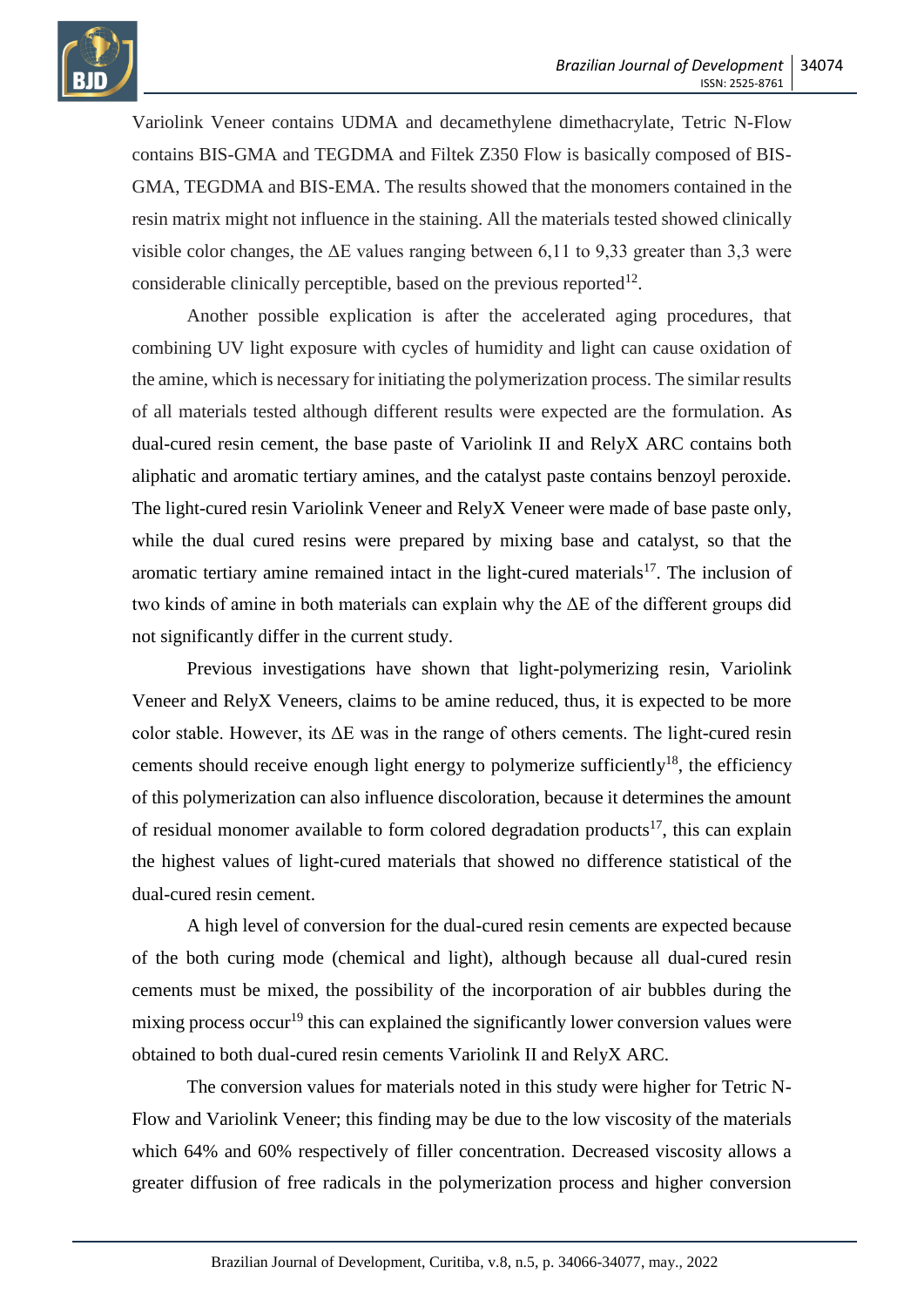![](_page_9_Picture_0.jpeg)

potential<sup>19</sup> this can explain the better results for these materials.

However, methodological limitations for *in vitro* studies are inherent in the assessment of clinical performance of materials thus more in vivo studies are necessary to help clarify the better luting systems indicated to laminate veneers.

### **5 CONCLUSIONS**

Within the limitations of this *in vitro* study, the following conclusion can be drawn: Light- and dual-cured demonstrated unacceptable color change after aging. Despite to the dual cure of the RelyX ARC luting cement, it showed the lowest degree of conversion values, while Tetric N-Flow and RelyX Veneer presented the highest and similar degree of conversion.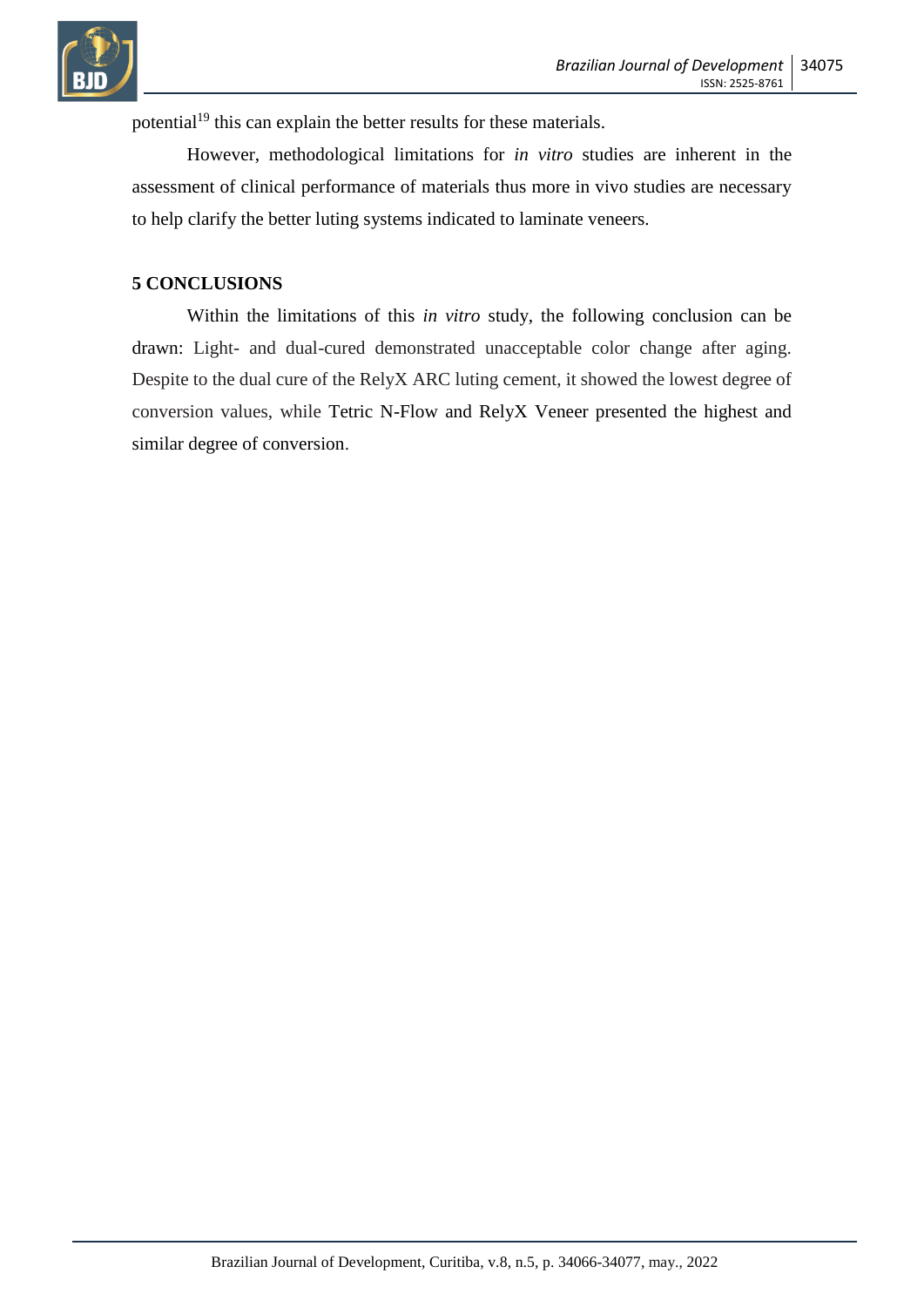# **REFERENCES**

1. Prieto LT, Souza-Júnior EJ, Araújo CTP, Lima AF, Dias CT, Paulillo LAMS, Nanoleakage evaluation of resin luting systems to dental enamel and leucite-reinforced ceramic. Microsc Res and Technique. 2012; 75:671-76.

2. Mundim FM, Garcia Lda F, Cruvinel DR, Lima FA, Bachmann L, Pires-de-Souza FCP. [Color stability, opacity and degree of conversion of pre-heated composites.](http://www.ncbi.nlm.nih.gov/pubmed/21163324) J Dent. 2011 Jul;39 Suppl 1:e25-9.

3. Dietschi D, Campanile G, Holz J, Meyer JM. [Comparison of the color stability of](http://www.ncbi.nlm.nih.gov/pubmed/7498599)  [ten new-generation composites: an in vitro study.](http://www.ncbi.nlm.nih.gov/pubmed/7498599) Dent Mater. 1994 Nov; 10(6):353-62.

4. [Sarafianou A1](http://www.ncbi.nlm.nih.gov/pubmed?term=Sarafianou%20A%255BAuthor%255D&cauthor=true&cauthor_uid=17695615), [Iosifidou S,](http://www.ncbi.nlm.nih.gov/pubmed?term=Iosifidou%20S%255BAuthor%255D&cauthor=true&cauthor_uid=17695615) [Papadopoulos T,](http://www.ncbi.nlm.nih.gov/pubmed?term=Papadopoulos%20T%255BAuthor%255D&cauthor=true&cauthor_uid=17695615) [Eliades G.](http://www.ncbi.nlm.nih.gov/pubmed?term=Eliades%20G%255BAuthor%255D&cauthor=true&cauthor_uid=17695615) Color stability and degree of cure of direct composite restoratives after accelerated aging. Oper Dent. 2007 Jul-Aug; 32(4):406-11.

5. Janda R, Roulet JF, Kaminsky M, Steffin G, Latta M. [Color stability of](http://www.ncbi.nlm.nih.gov/pubmed/15154928) resin [matrix restorative materials as a function of the method of light activation.](http://www.ncbi.nlm.nih.gov/pubmed/15154928) Eur J Oral Sci. 2004 Jun;112(3):280-5.

6. Janda R, Roulet J-F, Latta M, Steffin G, Ru ̈ttermann S. Color stability of resinbased filling materials after aging when cured with plasma or halogen light. Eur J Oral Sci. 2005; 113: 251–257.

7. Kucukesmen HC, Usumez A, Ozturk N, Eroglu E. [Change of shade by light](http://www.ncbi.nlm.nih.gov/pubmed/18241969)  [polymerization in a resin cement polymerized beneath a ceramic restoration.](http://www.ncbi.nlm.nih.gov/pubmed/18241969) J Dent. 2008 Mar; 36(3):219-23.

8. Braga RR, Ferracane JL, Condon JR. Polymerization contraction stress in dualcure cements and its effect on interfacial integrity of bonded inlays. J of Dent. 2002; 30:333–340.

9. [Nathanson D1](http://www.ncbi.nlm.nih.gov/pubmed?term=Nathanson%20D%255BAuthor%255D&cauthor=true&cauthor_uid=12242855), [Banasr F.](http://www.ncbi.nlm.nih.gov/pubmed?term=Banasr%20F%255BAuthor%255D&cauthor=true&cauthor_uid=12242855) Color stability of resin cements--an in vitro study. Pract Proced Aesthet Dent. 2002 Aug; 14(6):449-55.

10. [Moon PC,](http://www.ncbi.nlm.nih.gov/pubmed/?term=Moon%20PC%255BAuthor%255D&cauthor=true&cauthor_uid=12022455) [Tabassian MS,](http://www.ncbi.nlm.nih.gov/pubmed/?term=Tabassian%20MS%255BAuthor%255D&cauthor=true&cauthor_uid=12022455) [Culbreath TE.](http://www.ncbi.nlm.nih.gov/pubmed/?term=Culbreath%20TE%255BAuthor%255D&cauthor=true&cauthor_uid=12022455) Flow characteristics and film thickness of flowable resin composites. Oper Dent. 2002 May-Jun; 27(3):248-53.

11. Alandia-Roman, CC; Cruvinel, DR, Sousa ABS, Pires-de-Souza FCP, H. Panzeri. Effect of cigarette smoke on colour stability and surface roughness of dental composites. J Dent. 2013 Aug; 41 Suppl 3:e73-9.

12. Vichi,A, Ferraria,M, Davidson CL. Color and opacity variations in three different resin-based composite products after water aging. Dent Mater. 2004; 20:530–534.

13. ASTM STANDARDS G154-00A. Standard practice for operating fluorescent light apparatus for UV exposure of nonmetallic materials. Annual Book of ASTM Standards. Pennsylvania: United States; 2006:646–54.

14. Sideridou I, Achilias DS, Kyrikou E. [Thermal expansion characteristics of light-](http://www.ncbi.nlm.nih.gov/pubmed/14967543)